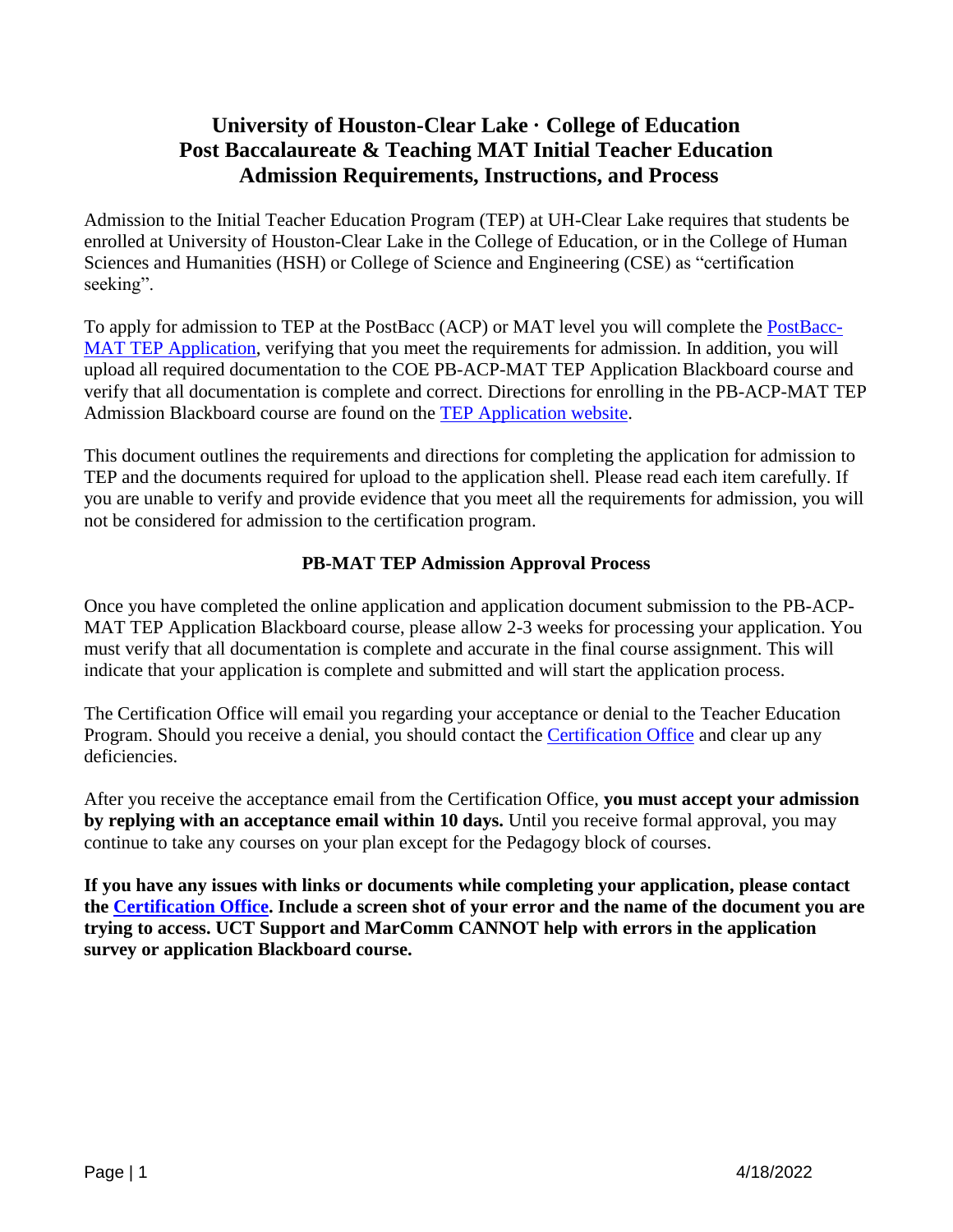## **TEP Admission Requirements and Verification**

#### **Part I: You will verify you meet the following requirements on the [PostBacc-MAT TEP](https://uhcl.co1.qualtrics.com/jfe/form/SV_6XTKhNdZumteJQG)  [Application](https://uhcl.co1.qualtrics.com/jfe/form/SV_6XTKhNdZumteJQG) survey. DO NOT begin the application Survey until you can verify you meet all the requirements listed below.**

1) *TEA ID Number* **–** if you do not have a TEA ID number, go to the [TEA website.](https://tealprod.tea.state.tx.us/) Click on "Request New User Account" and follow the prompts to create your TEA account and receive a TEA ID.

You must have a TEA ID number to begin the TEP Application process.

- 2) *Verification of Bachelor's Degree*  indicate that you have completed a bachelor's degree from an accredited institution of higher learning and identify through which route you are seeking initial certification
	- Post-baccalaureate non-degree seeking
	- Teaching M.A.T.

Note: If your bachelor's degree (or other higher degree's) were from institutions outside the U.S., you may need to submit proof of English Language Competency. See #19, in section II for requirements.

- 3) *Personal Information*  provide the following personal information:
	- TEA ID
	- Name as it appears on government issued ID.
	- Address
	- Phone
	- Birthday
	- UHCL email
	- UHCL student ID
	- Social Security number (if applicable)
- 4) *Certification Grade and Area Designation* identify the certification grade level and area you are seeking. UHCL College of Education Teacher Education Program offers certification at the following grade levels:
	- Early Childhood  $6<sup>th</sup>$  grade (EC-6)
	- Grades 4 through  $8(4-8)$
	- Grades 7 through  $12(7-12)$

Certification programs are offered in the following areas at the grade levels indicated:

- Core Subjects (EC-6)
- English Language Arts and Reading (4-8 or 7-12)
- Mathematics  $(4-8 \text{ or } 7-12)$
- Science  $(4-8)$
- Social Studies (4-8 or 7-12)
- Life Science (7-12)
- History  $(7-12)$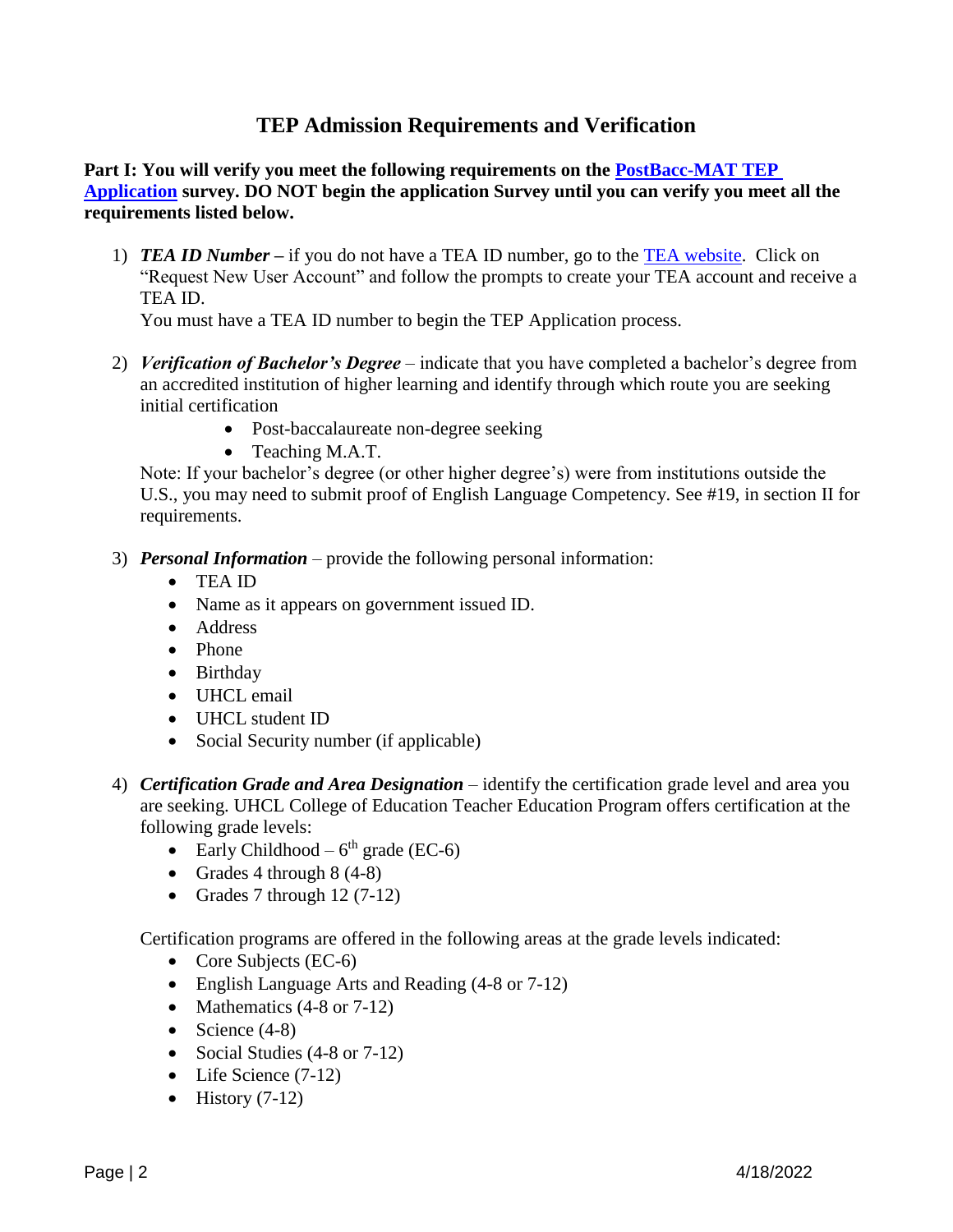On the application, be sure that your chosen grade level and certification area match. Supplemental Certifications are offered in the following areas for Post-Bacc students only.

- Bilingual Education
- ESL Education
- Special Education EC-12
- 5) *Demographic Information* indicate gender and ethnicity/race for TEA statistical purposes only. Admission to the TEP is determined without regard to gender or ethnicity/race.
- 6) *Verification of Prerequisite Coursework* the following courses must be *completed* with a C- or better or an approved substitute course.
	- Post Baccalaureate (ACP) students:
		- oEDUC 4310 Theories of Educational Psychology
		- oINST 3313 Survey of Instructional Technologies or TCED 6031 Applications of Technology in the Classroom
		- oSILC 4315 Theories of American Pluralism or SILC 6030 Foundations of Multicultural Education
	- Teaching MAT students:
		- oTCED 6031 Applications of Technology in the Classroom
		- oSILC 6030 Foundations of Multicultural Education
- 7) *Verification of Public Speaking* a three-hour college level **Public Speaking** course or an advisor approved substitute course, must be completed with a grade of C- or better *OR* a complete a Speech Competency Form. This form must be signed by a UHCL faculty member verifying your satisfactory English public speaking skills. Submit the form to the appropriate assignment in the PB-ACP-MAT TEP Application Blackboard course.

The Speech Competency Form is available on the [TEP Application website](https://www.uhcl.edu/education/certification/certification-requirements/teacher-education-program-application) and in the PB-ACP-MAT TEP Application Blackboard course.

**Note: You cannot be currently enrolled in a public speaking course. It must be completed prior to applying. Interpersonal communication, group communication, and general speech courses are NOT accepted for this requirement.** 

- 8) *Verification of GPA Requirement –* you must have at least a 2.75 GPA on your overall coursework, or the last 60 credit hours. This will be verified by your advisor after your application submission is complete. Be sure the university has copies of all your academic transcripts.
- **9)** *Verification of Content Knowledge (MAT Applicants only)* MAT applicants must pass the Pre-Admission Content Test (PACT) prior to applying to TEP. See the [TEA Pre-Admission](https://tea.texas.gov/texas-educators/certification/educator-testing/pre-admission-content-test)  [Content Test](https://tea.texas.gov/texas-educators/certification/educator-testing/pre-admission-content-test) website for registration instructions. Submit the score report to the appropriate assignment in the PB-ACP-MAT TEP Application Blackboard course.
	- **You must name your PACT score report as follows**: PACTFirstnameLastname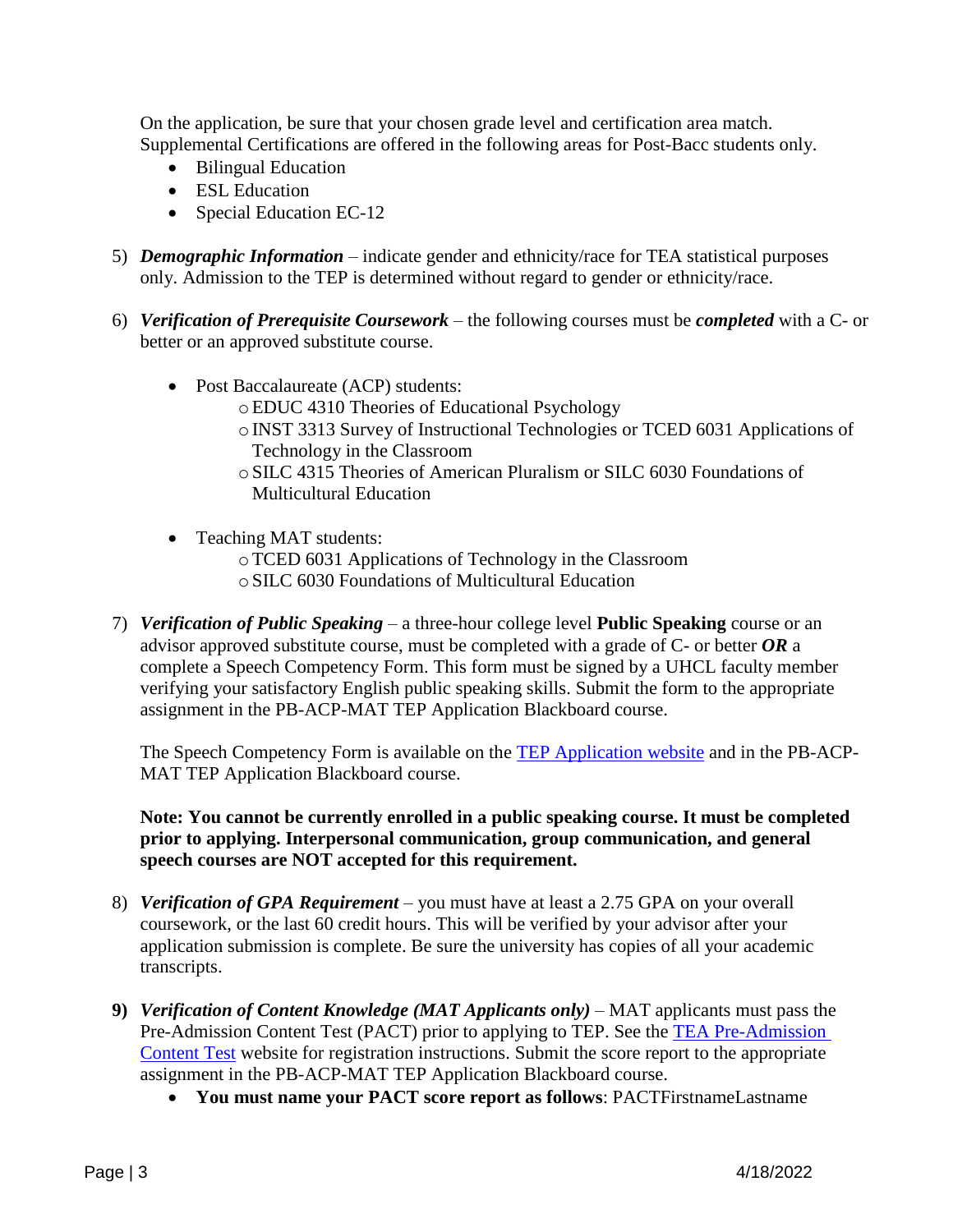- Note there are no spaces or symbols in the name. This document will most likely be a pdf. Be sure the file extension is included.
- Example: PACTJohnDoe.pdf

**Note: The PACT test is only for admission to an educator preparation program. You will still be required to take and pass all required TEA TExES certification exams related to your certification area.** 

10) *Verification of Understanding the TEA Criminal Background Check Rule*– the State of Texas, Texas Education Agency (TEA) and the State Board for Educator Certification (SBEC) require that an educator preparation program inform all program applicants and candidates about the State's rules on criminal background checks from the Texas Occupations Code Chapter 53, the Texas Education Code Chapter 22.0831 and the Texas Administrative Code, Part VII, Chapter 227, Subchapter B.

Read the following information regarding criminal background checks, certification, and disciplinary guidelines on the TEA website prior to completing the TEP Application.

- [TEA's National Criminal History Checks-FAQs](http://tea.texas.gov/Texas_Educators/Investigations/National_Criminal_History_Checks-FAQs/)
- [TEA's Preliminary Criminal History Evaluation-FAQs](https://tea.texas.gov/texas-educators/investigations/preliminary-criminal-history-evaluation-faqs)
- [Disciplinary Policy Guidelines](https://tea.texas.gov/texas-educators/investigations/disciplinary-rules-and-guidelines)
- [Educator Discipline –](https://tea.texas.gov/texas-educators/investigations/disciplinary-actions-taken-against-texas-educators) FAOs

On the application, you must check each of the following statements verifying you have read the above and understand the rules on criminal background checks and educator discipline policies:

- I understand that an individual who has been convicted of an offense may be ineligible for the issuance of an educator certificate upon completion of an educational program.
- I understand that TEA will conduct a national criminal history check on me when I apply for my educator certificate and when I am a certified educator.
- I have read and understand [TEA's National Criminal History Checks-FAQs](http://tea.texas.gov/Texas_Educators/Investigations/National_Criminal_History_Checks-FAQs/)
- I understand that I may request a Preliminary Criminal History Evaluation from TEA if I have reason to believe that I may be ineligible for educator certification due to a conviction or deferred adjudication for a felony or misdemeanor offense, per Texas Occupations Code Section 53.102. I have read and understand **TEA's Preliminary** [Criminal History Evaluation-FAQs](https://tea.texas.gov/texas-educators/investigations/preliminary-criminal-history-evaluation-faqs)
- I have read and understand the current guidelines issued by SBEC on the following: o [Disciplinary Policy Guidelines](https://tea.texas.gov/texas-educators/investigations/disciplinary-rules-and-guidelines)
	- o [Educator Discipline –](https://tea.texas.gov/texas-educators/investigations/disciplinary-actions-taken-against-texas-educators) FAQs
- 11) *Verification of TExEs Exam Benchmark Policy for Internship II/Clinical Teaching –* read the TExES Benchmark Policy below. You must verify that you understand that all TExES exams required for your certification must be passed by the benchmark dates listed below and in the Benchmark Document in order to participate in Internship II/Clinical Teaching the corresponding semester.

### *UHCL TExES Exam Benchmark Policy*

In order to participate in Internship II/Clinical Teaching, *All Intern I students must have all TExES exams* passed by: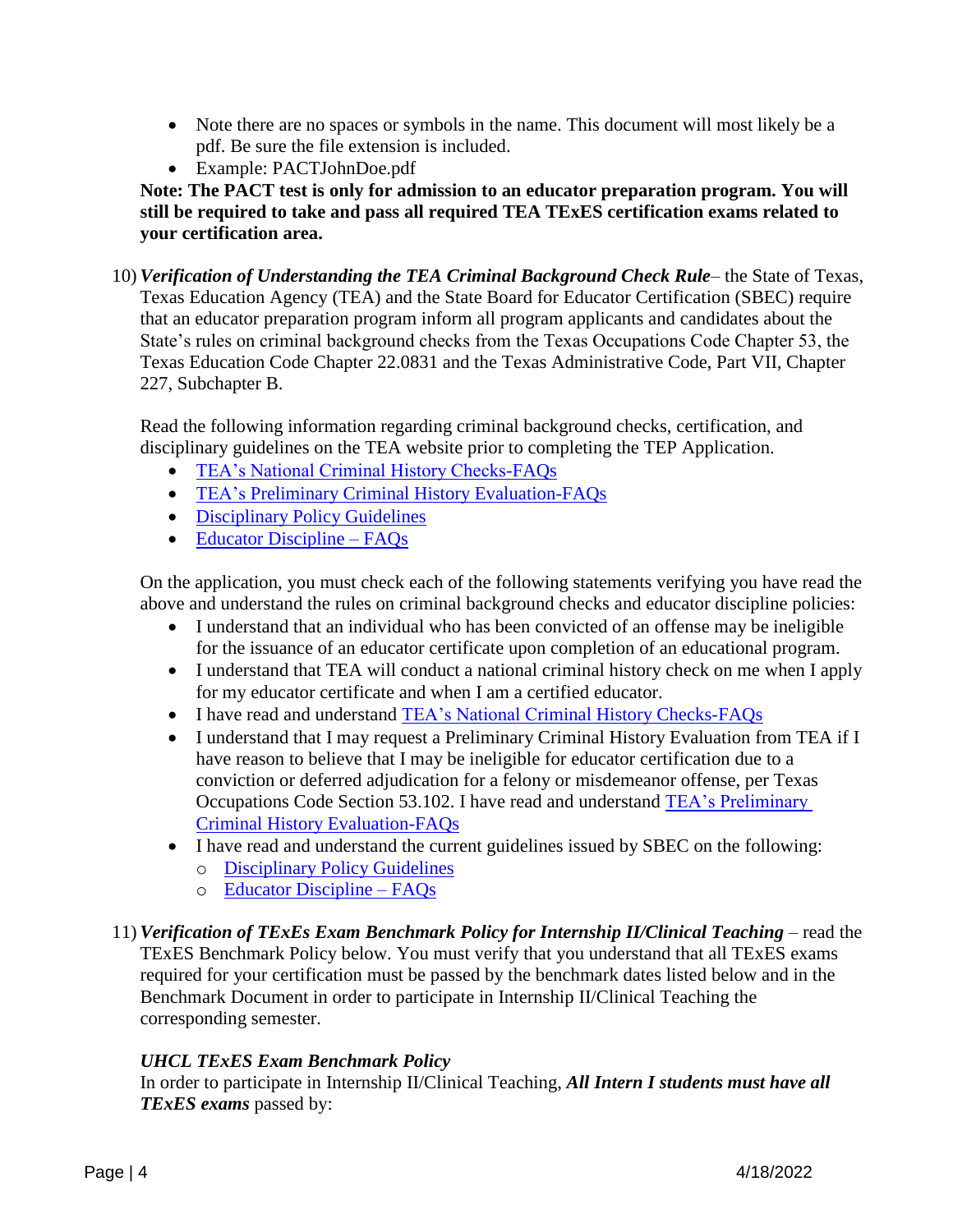June 1 to participate in the fall semester. January 1 to participate in spring semester.

12) *Verification of EPP Exit and Re-entry Policy* – read the EPP exit and re-entry policy below. You must verify that you understand the process for withdrawing from and returning to the UHCL Teacher Education Program. On the application you will check that you read and understand this policy.

### **UHCL EPP Exit and Re-Entry Policy**

**Removal from Educator Preparation Program (EPP)** – candidates who leave the UHCL TEP by one of the methods below will be formally removed from all UHCL and TEA EPP systems, including TEA's Accountability System for Educator Preparation, TEA's Test Eligibility, and UHCL certification student groups.

- a. Withdrawal from the UHCL TEP by completing a Candidate Transfer Form to enter another EPP.
- b. Change in enrollment status at UHCL to non-certification seeking.
- c. Discontinued by the UHCL Registrar's Office.

**Returning to the EPP** - candidates who were removed from the EPP systems and wish to return to the UHCL TEP must:

- a. Reapply to the university and be admitted by UHCL as certification seeking, and
- b. Re-apply to the Teacher Education Program (TEP) and pay the TEA Admission (Technology) fee again.
- 13) *TEP Application Verification* verify that you all the information you completed on the TEP Application is accurate.

### **Required TEP Admission Documents**

#### **Part II: Complete the following additional admission requirements and upload required documentation in the PC-ACP-MAT TEP Application Blackboard Course.**

Instructions for enrolling in the TEP Application Shell can be found on the [TEP Application website.](https://www.uhcl.edu/education/certification/certification-requirements/teacher-education-program-application) All documents and website links are available in the PB-ACP-MAT TEP Application Blackboard course.

- 14) **Acknowledgment and Acceptance of COE Professional Dispositions** before you begin uploading any documentation to the TEP Admission Blackboard course, you will complete the COE Disposition Acknowledgment "quiz". The information in the application course will not be available to you until this is completed.
- 15) *Texas Education Agency Admission Fee (non-refundable)* go to the [UHCL E-commerce](https://apps.uhcl.edu/ECommerce/Schedule/Search?query=tep) site and pay the TEA admission fee. Save an electronic copy of the receipt and upload to the appropriate assignment in the PB-ACP-MAT TEP Application Blackboard course. NOTE: If you are *reapplying* to TEP, you must pay the application fee again.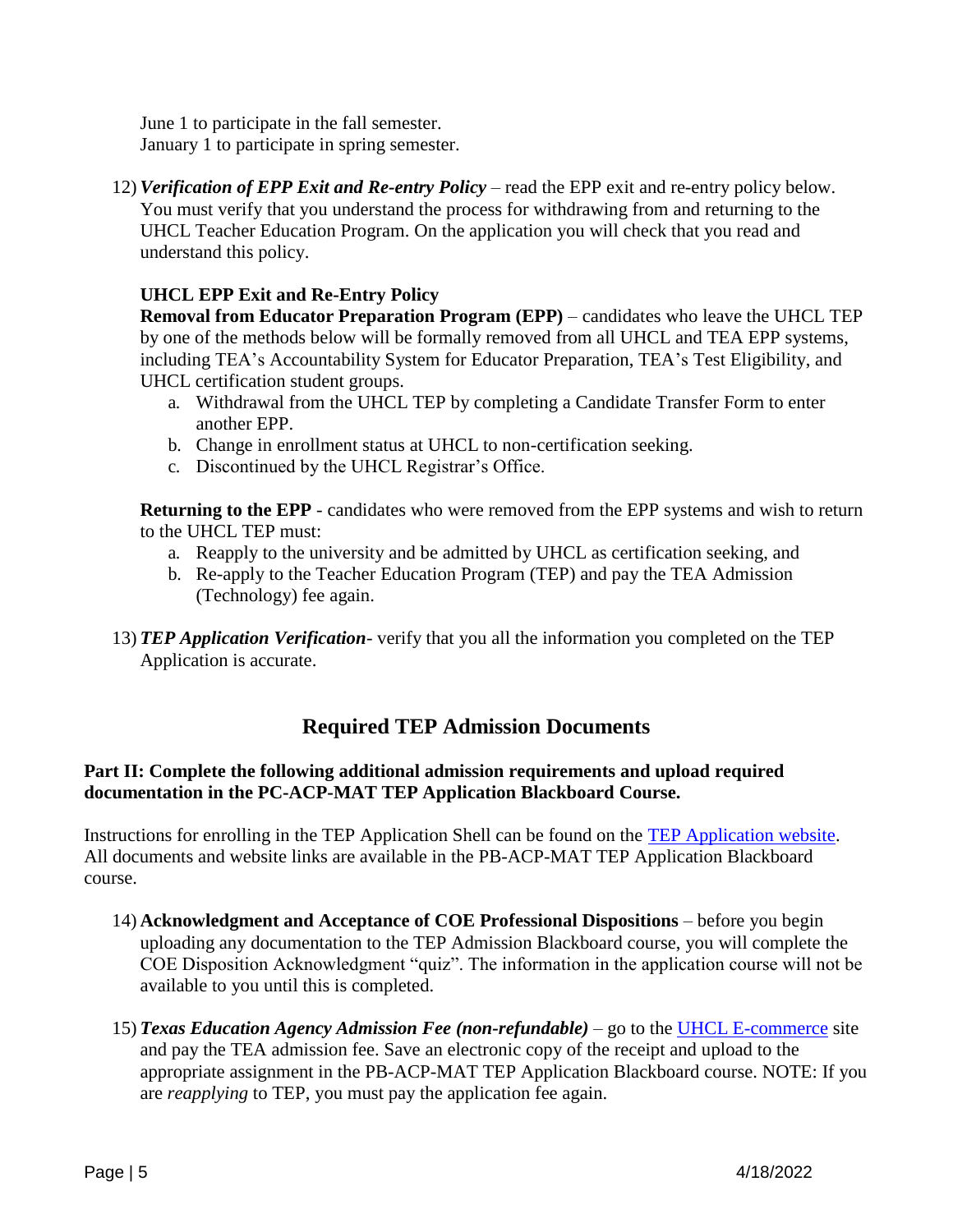- **You must name your Ecommerce Receipt as follows**: ReceiptFirstnameLastname
- Note there are no spaces or symbols in the name. This document will most likely be a pdf or jpg. Be sure the file extension is included.
- Example: ReceiptJohnDoe.pdf or ReceiptJaneDoe.jpg

16) *Educators' Code of Ethics Training* – complete the training on the [UHCL portal](https://apps.uhcl.edu/TEAEthicsTraining/) for the Educators' Code The last page of the training is the Statement of Affirmation certification. Sign and upload to the appropriate assignment in the PB-ACP-MAT TEP Application Blackboard course.

- **You must name your Ethics Affirmation Certificate as follows**: EthicsFirstnameLastname
- Note there are no spaces or symbols in the name. This document will most likely be a pdf. Be sure the file extension is included.
- Example: EthicsJaneDoe.pdf
- 17) *TExES Initial Certification Exam Policy* read, sign, and submit the UHCL [COE Initial](https://www.uhcl.edu/education/certification/state-assessments/documents/intitial-certification-texes-exam-policy.pdf)  [Certification TExES Exam Policy](https://www.uhcl.edu/education/certification/state-assessments/documents/intitial-certification-texes-exam-policy.pdf) Acknowledgment page (page 6 of the document) to the appropriate assignment in the PB-ACP-MAT TEP Application Blackboard course.
	- **You must name your signed exam policy form as follows**: ExamPolicyFirstnameLastname
	- Note there are no spaces or symbols in the name. This document will most likely be a pdf. Be sure the file extension is included.
	- Example: ExamPolicyJohnDoe.pdf
- 18) *TEP Application Essay* write a one-page, double spaced essay, describing your qualifications for the certification area you are seeking. Upload your completed essay to the appropriate assignment in the PB-ACP-MAT TEP Application Blackboard course. *[Directions, format](#page-7-0)  [requirements, and the rubric for this essay are at the end of this document.](#page-7-0)* Be sure to follow them in your writing. This must be your own original work.
	- **You must name your Essay as follows**: EssayFirstnameLastname
	- Note there are no spaces or symbols in the name. This document will most likely be a docx or pdf. Be sure the file extension is included.
	- Example: EssayJaneDoe.docx
- 19) *FERPA Release Form* complete, sign and submit the [UHCL References FERPA Release](https://www.uhcl.edu/education/student-resources/documents/coe-references-ferpa-release-form.pdf)  [Form.](https://www.uhcl.edu/education/student-resources/documents/coe-references-ferpa-release-form.pdf) Please fill in "Waive" so that we can recommend you to school districts for positions at the end of the program. If you check off "Do Not Waive" we are not allowed to share any information with districts to help you in the hiring process. Upload to the appropriate assignment in the PB-ACP-MAT TEP Application Blackboard course.
	- **You must name your FERPA Release form as follows**: FERPAFirstnameLastname
	- Note there are no spaces or symbols in the name. This document will most likely be a pdf. Be sure the file extension is included.
	- Example: FERPAJohnDoe.pdf
- 20) *Candidate Transfer Form* (if applicable) if you are transferring to UHCL from another Educator Preparation Program, you must complete a [Candidate Transfer Form.](https://www.uhcl.edu/education/student-resources/documents/tea-candidate-transfer-form.docx) Upload to the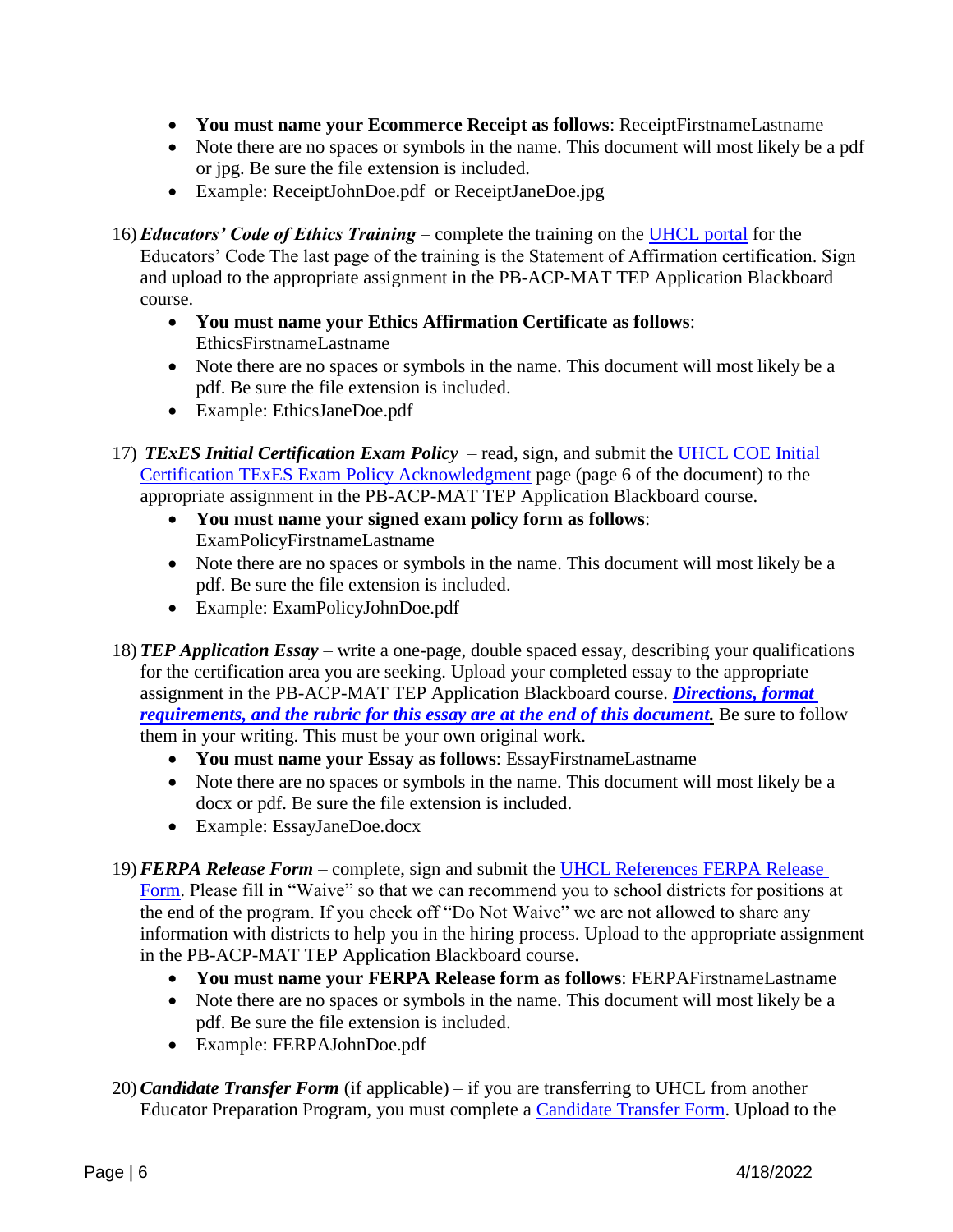appropriate assignment in the PB-ACP-MAT TEP Application Blackboard course.

- **You must name your transfer form as follows**: TransferFirstnameLastname
- Note there are no spaces or symbols in the name. This document will most likely be a pdf. Be sure the file extension is included.
- Example: TransferJaneDoe.pdf
- 21) *English Language Qualification* If all your degrees are from an out-of-country institution you must provide evidence of English proficiency. Please carefully review the [TEA Out of Country](https://tea.texas.gov/sites/default/files/Out%20of%20Country%20Certification%20Information%20Detailed%202017.pdf)  [Certification Applicant](https://tea.texas.gov/sites/default/files/Out%20of%20Country%20Certification%20Information%20Detailed%202017.pdf) rules. Upload required documentation to the appropriate assignment in the PB-ACP-MAT TEP Application Blackboard course.
	- **You must name your document files as follows**: EnglishTextFirstnameLastname, TOEFLIBTFirstNameLastName, TransciptFirstNameLastName
	- Note there are no spaces or symbols in the name. This document will most likely be a pdf. Be sure the file extension is included.
	- Example: TOEFLIBTJohnDoe.pdf
- 22) *Understanding the Educator Experience* to help you better understand the role of a teacher and the workplace, please review the [Becoming a Teacher in Texas webpage.](https://www.uhcl.edu/education/certification/becoming-a-teacher-in-texas) It provides important information to consider before becoming a teacher.

The above requirements are subject to change in future semesters. Check with the College of Education Advising Office at 281-283-3600, in Bayou 1231, or on the [TEP Application](https://www.uhcl.edu/education/certification/certification-requirements/teacher-education-program-application) webpage for the most recent requirements for entry into the Initial Teacher Education Program.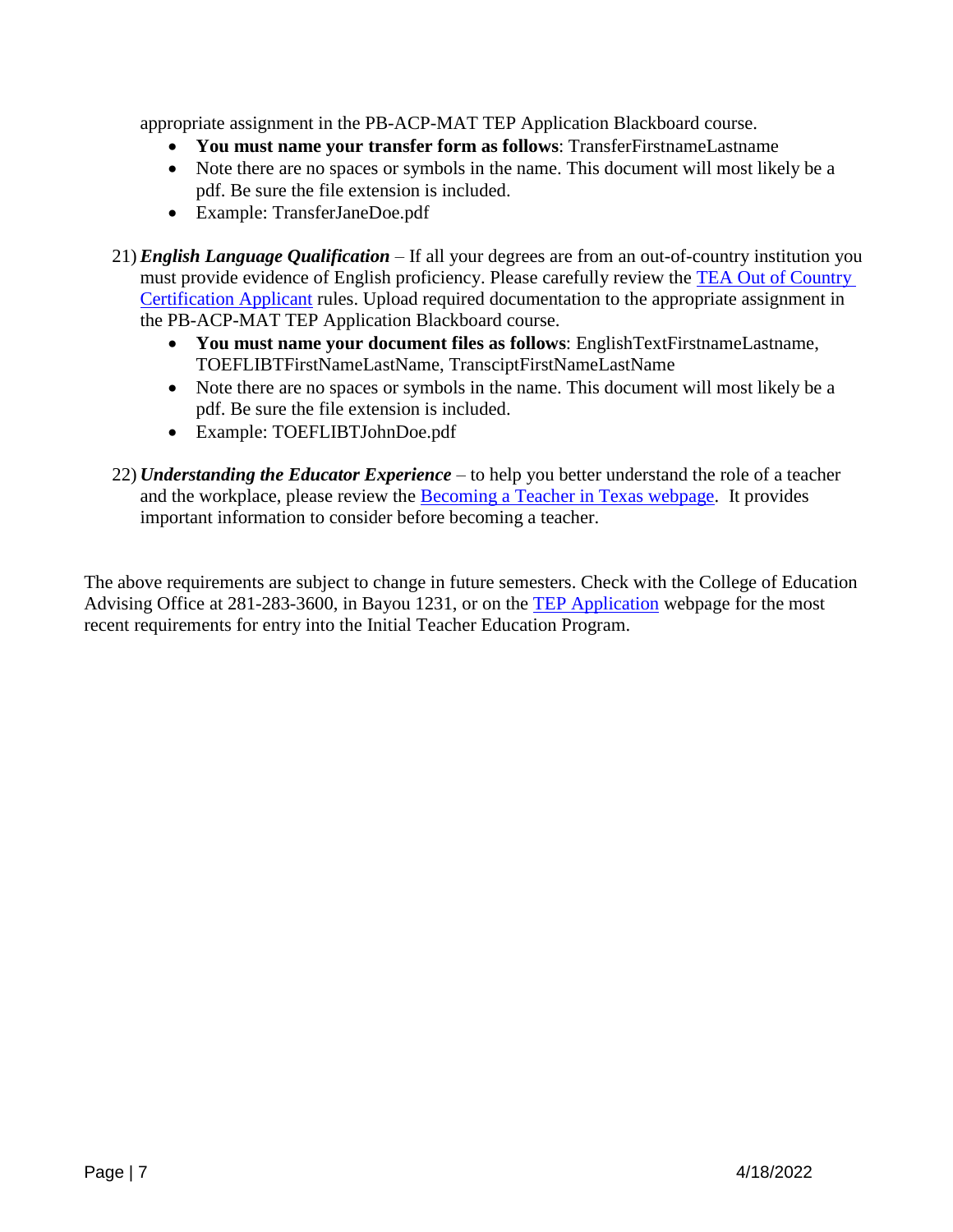## **Candidate's Appropriateness for Certification Sought Essay Guidelines and Rubric**

### <span id="page-7-0"></span>**Place your full name on paper, make it one-page, double-spaced, Times New Roman, 12 point font. Paper must address the top two items in the left 'Exceeds Expectations' column below.**

Guidelines – describe your personal characteristics and previous experiences that show us the certification you are seeking is the appropriate certification for you. Describe the characteristics of students in your area of certification and share your thoughts on what it takes to be an effective teacher for this age group. If you have had experiences working with students in this age group, be sure to describe them. Be sure your name is typed at the top of the paper, in the header. Use the rubric on the following page as a guide. Before you submit the paper with your application, consider taking your paper and the rubric to the UHCL Writing Center (SSB Suite 2105) for review.

#### *Do not plagiarize*; *submit your own, original work.*

**Honesty Code** – as a reminder, the Honesty Code is the university community's standard of honesty and is endorsed by all members of the University of Houston-Clear Lake academic community. It is an essential element of the University's academic credibility. It states: "I will be honest in all my academic activities and will not tolerate dishonesty."